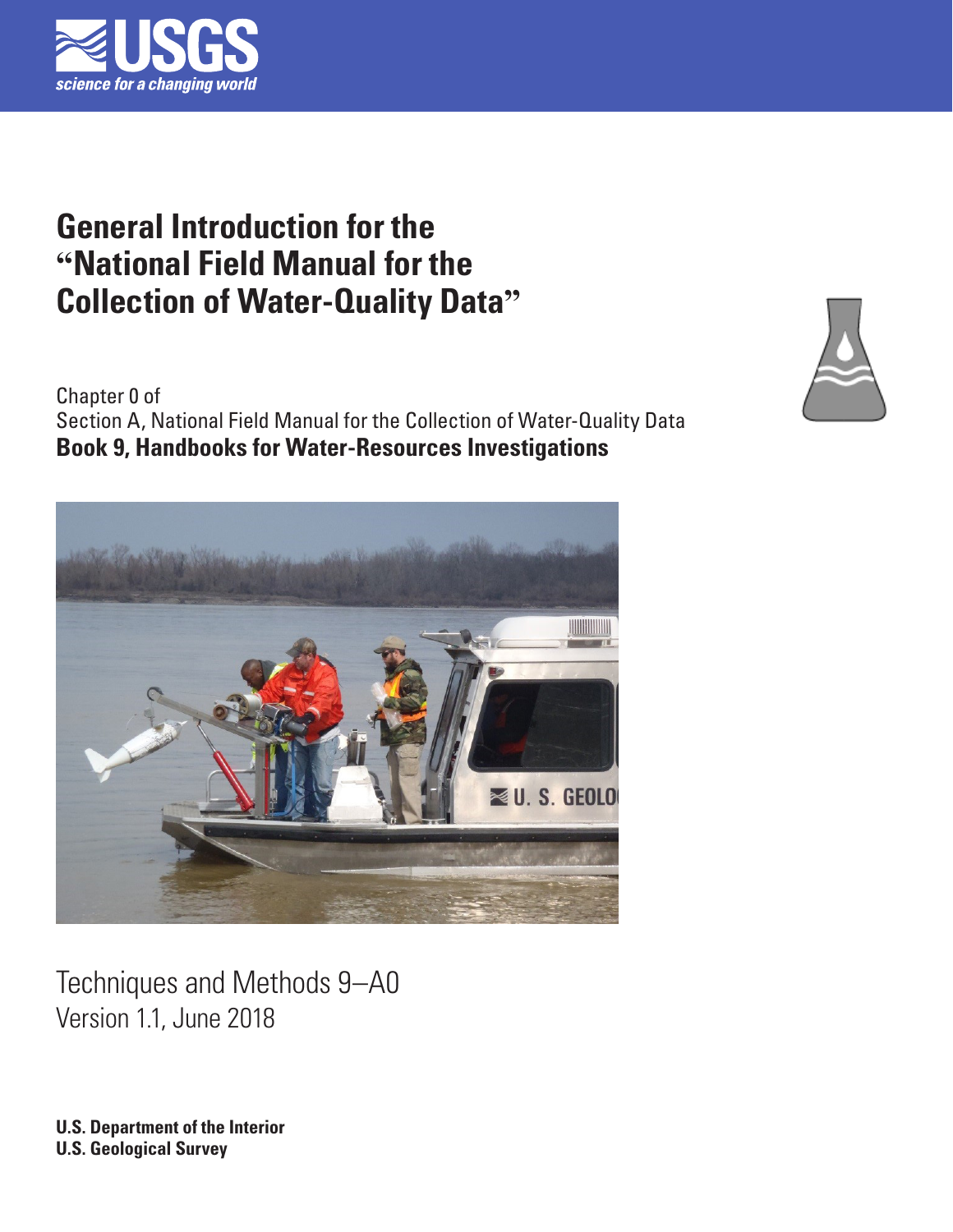**Cover:** Collection of isokinetic samples for water quality with a D–96 3-liter bag sampler. Photograph by Stanley Skrobialowski, U.S. Geological Survey.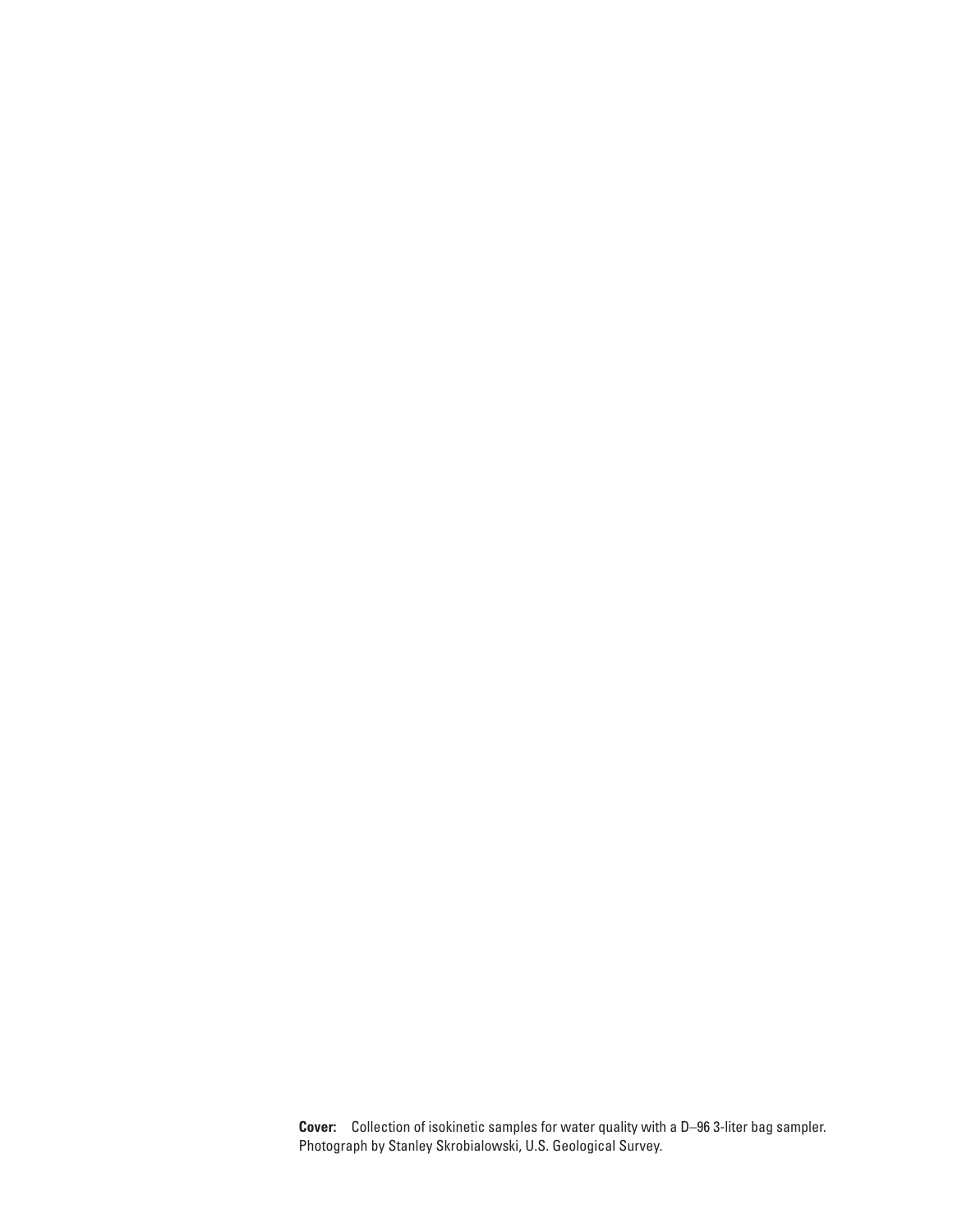# **General Introduction for the "National Field Manual for the Collection of Water-Quality Data"**

By U.S. Geological Survey

Chapter 0 of Section A, National Field Manual for the Collection of Water-Quality Data **Book 9, Handbooks for Water-Resources Investigations**

Techniques and Methods 9–A0 Version 1.1, June 2018

**U.S. Department of the Interior U.S. Geological Survey**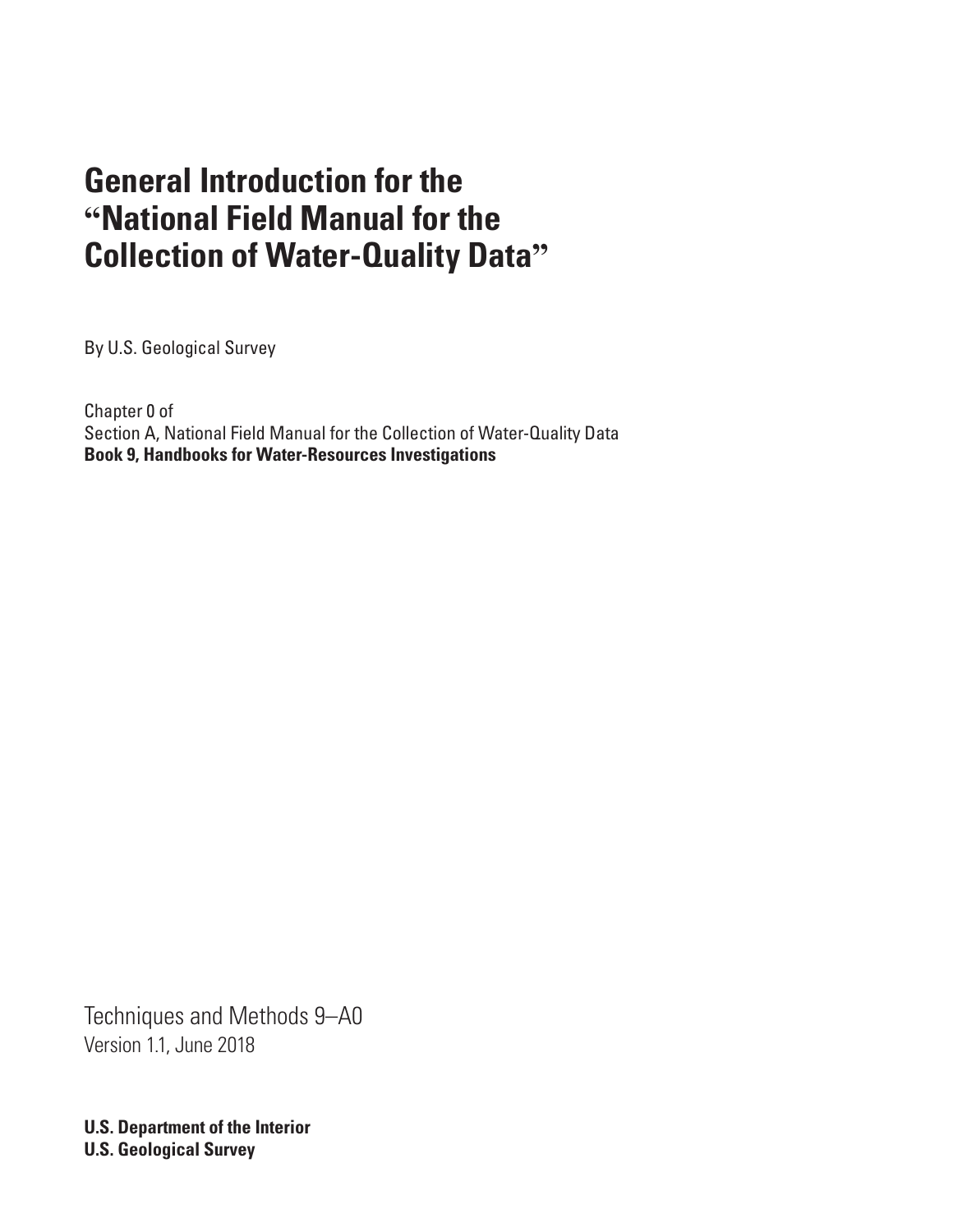#### **U.S. Department of the Interior**

RYAN K. ZINKE, Secretary

#### **U.S. Geological Survey**

James F. Reilly II, Director

U.S. Geological Survey, Reston, Virginia First release: February 2018 (ver. 1.0) Revised: June 2018 (ver. 1.1)

For more information on the USGS—the Federal source for science about the Earth, its natural and living resources, natural hazards, and the environment—visit [https://www.usgs.gov](http://www.usgs.gov) or call 1–888–ASK–USGS.

For an overview of USGS information products, including maps, imagery, and publications, visit [https://store.usgs.gov.](http://store.usgs.gov)

Any use of trade, firm, or product names is for descriptive purposes only and does not imply endorsement by the U.S. Government.

Although this information product, for the most part, is in the public domain, it also may contain copyrighted materials as noted in the text. Permission to reproduce copyrighted items must be secured from the copyright owner.

Suggested citation:

U.S. Geological Survey, 2018, General introduction for the "National Field Manual for the Collection of Water-Quality Data" (ver. 1.1, June 2018): U.S. Geological Survey Techniques and Methods, book 9, chap. A0, 4 p., [https://doi.org/10.3133/tm9A0](https://doi.org/10.3133/tm9a0). [Supersedes USGS Techniques and Methods, book 9, chap. A0, version 1.0.]

ISSN 2328-7055 (online)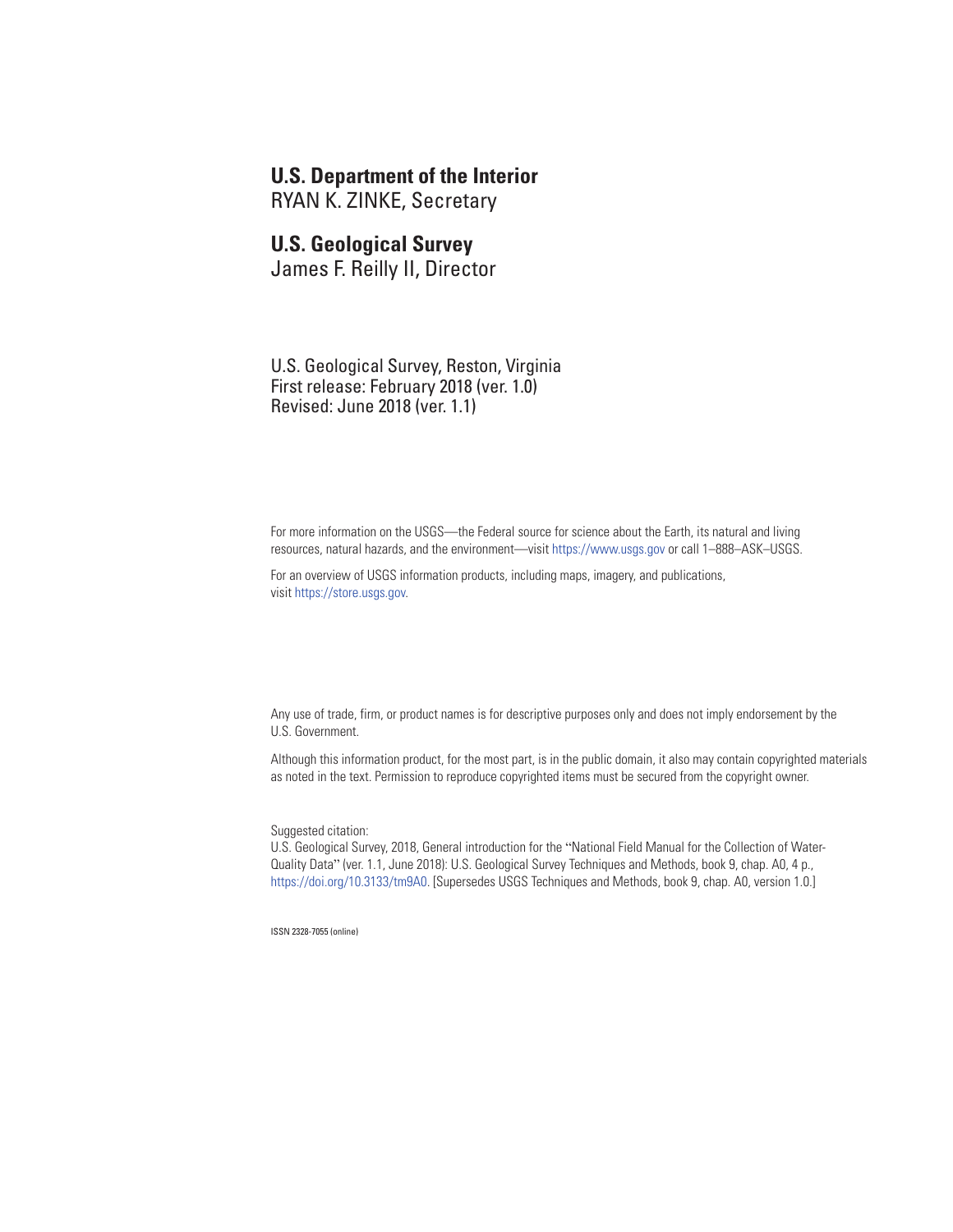## <span id="page-4-0"></span>**Foreword**

The Water Mission Area of the U.S. Geological Survey (USGS) provides reliable, impartial, and timely information to understand and manage the Nation's water resources. Inherent in this mission is the responsibility to collect data that accurately describe the physical, chemical, and biological attributes of water systems. These data are used for environmental and resource assessments by the USGS, other government agencies, scientific organizations, and the general public. Reliable and quality-assured data are essential to the credibility and impartiality of water-resources appraisals carried out by the USGS. The development and use of the "National Field Manual for the Collection of Water-Quality Data" (NFM) achieves consistency in USGS scientific methods and procedures and documents them with citable technical references. USGS field personnel use this manual to ensure that the water data they collect are of the highest quality required to fulfill our mission.

> Don Cline Associate Director for Water Mission Area U.S. Geological Survey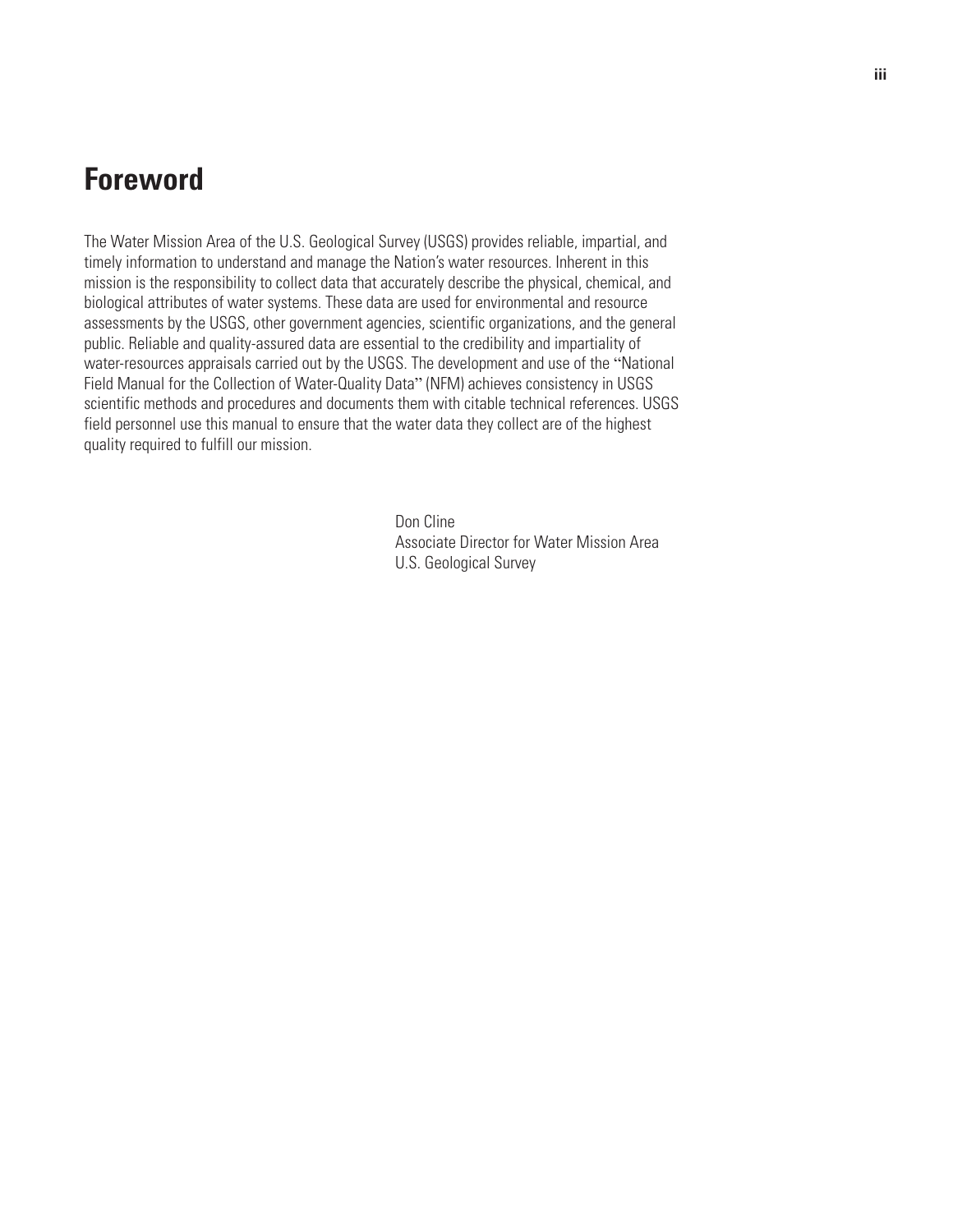## **Contents**

| Chapters of the "National Field Manual for the Collection of Water-Quality Data" 2 |  |
|------------------------------------------------------------------------------------|--|
|                                                                                    |  |
|                                                                                    |  |
|                                                                                    |  |
|                                                                                    |  |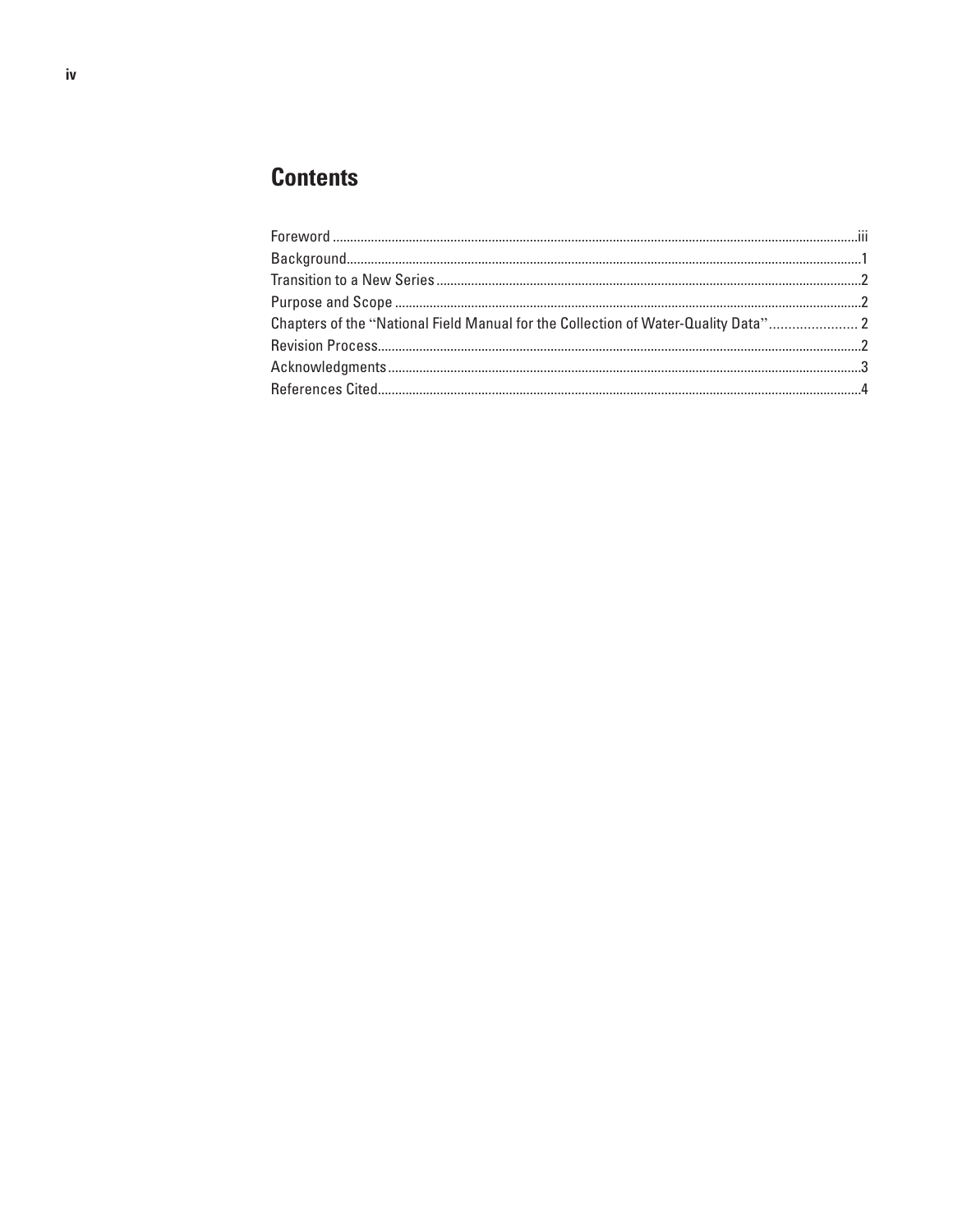## <span id="page-6-0"></span>**General Introduction for the "National Field Manual for the Collection of Water-Quality Data"**

By U.S. Geological Survey

#### **Background**

As part of its mission, the U.S. Geological Survey (USGS) collects data to assess the quality of our Nation's water resources. A high degree of reliability and standardization of these data are paramount to fulfilling this mission. Documentation of nationally accepted methods used by USGS personnel serves to maintain consistency and technical quality in data-collection activities. "The National Field Manual for the Collection of Water-Quality Data" (NFM) provides documented guidelines and protocols for USGS field personnel who collect water-quality data. The NFM provides detailed, comprehensive, and citable procedures for monitoring the quality of surface water and groundwater. Topics in the NFM include (1) methods and protocols for sampling water resources, (2) methods for processing samples for analysis of water quality, (3) methods for measuring field parameters, and (4) specialized procedures, such as sampling water for low levels of mercury and organic wastewater chemicals, measuring biological indicators, and sampling bottom sediment for chemistry. Personnel who collect water-quality data for national USGS programs and projects, including projects supported by USGS cooperative programs, are mandated to use protocols provided in the NFM per USGS Office of Water Quality Technical Memorandum 2002.13 (U.S. Geological Survey, 2002). Formal training, for example, as provided in the USGS class, "Field Water-Quality Methods for Groundwater and Surface Water," and field apprenticeships supplement the guidance provided in the NFM and ensure that the data collected are high quality, accurate, and scientifically defensible.

**The USGS "National Field Manual for the Collection of Water-Quality Data" (NFM) provides detailed, comprehensive, and citable procedures for monitoring the quality of surface water and groundwater. Formal training and field apprenticeships supplement the information provided in the NFM.**

As used in the NFM, the terms **"required"** and **"recommended"** have the USGS-specific meanings described below:

The terms **"require," "required,"** and **"requirements"** in reference to USGS protocols indicate that USGS Water Mission Area policy has been established on the basis of research or consensus of the technical staff and has been reviewed by water-quality specialists and other professionals having the appropriate expertise. Technical memorandums and other documents that define USGS Water Mission Area policy are cited in the NFM. USGS field personnel are instructed to use required equipment and procedures as described in the NFM. Departure from or modifications to stipulated requirements, if necessary for accomplishing specific data-quality requirements or study objectives, must be independently quality assured and documented per USGS Office of Water Quality Technical Memorandum 2002.13 (U.S. Geological Survey, 2002).

The terms **"recommend," "recommended,"** and **"recommendation"** indicate that, on the basis of research or consensus, there are several acceptable alternatives to those procedures and equipment selections described in the NFM. Relevant technical memorandums and publications pertinent to such recommendations are cited in the NFM to the extent that such documents are available. Specific requirements, data-quality objectives, or other constraints of a project may affect the choice of recommended equipment or procedures. Selection from among the recommended alternatives should be based on referenced research and sound field judgment, and reasons for the selection must be documented. Departures from or modifications to the recommended procedures must be independently quality assured and documented per USGS Office of Water Quality Technical Memorandum 2002.13 (U.S. Geological Survey, 2002).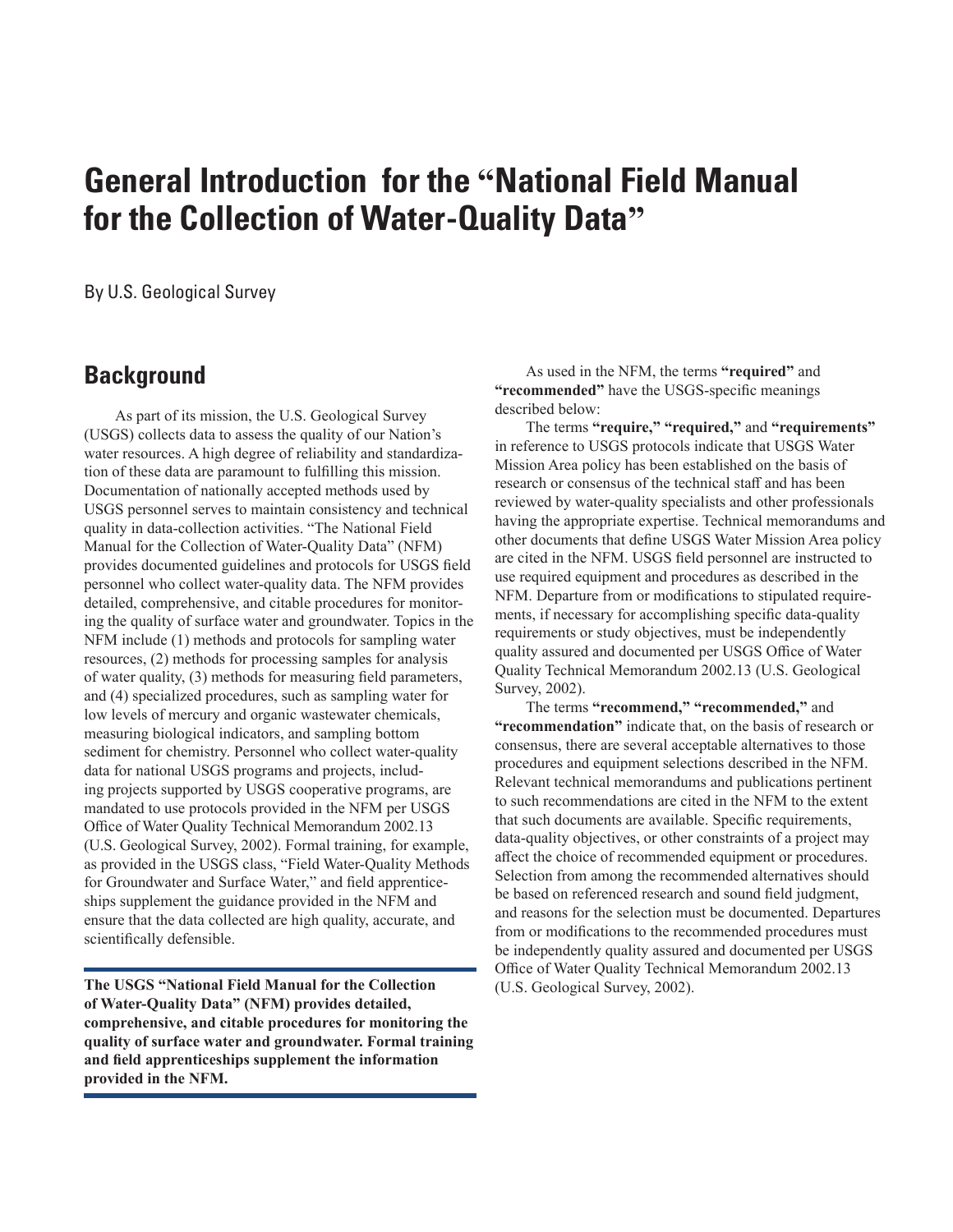#### <span id="page-7-0"></span>**Transition to a New Series**

Before 2017, NFM chapters were released in the USGS Techniques of Water-Resources Investigations (TWRI) series. Effective in 2018, new and revised NFM chapters are being released in the USGS Techniques and Methods series, which was established in 2003 to replace the TWRI series. The change in the series classification does not affect the content or format of the NFM.

### **Purpose and Scope**

The NFM is written for USGS personnel who collect water-quality data in order to (1) establish and communicate scientifically sound methods and procedures, (2) provide methods that minimize data bias and result in data that are reproducible within defined limits of variability, (3) encourage consistent use of field methods for the purpose of producing nationally comparable data, and (4) provide citable documentation for USGS water-quality data-collection protocols. The purpose of the NFM is to provide consistent, accurate, and quality-assured procedures for the collection of water-quality data. The procedures presented in the NFM also are relevant to any organization or researcher collecting water-resources data.

The NFM is section A of book 9 in the USGS Techniques and Methods series and consists of individual chapters and subchapters, numbered A0 (this introductory chapter), A1 through A8, and A10. Chapter A9, "Safety in Field Activities," has been superseded by the USGS handbook on "Safety and Health for Field Operations" (U.S. Geological Survey, 2014) and no longer appears in the NFM series.

In chapters and subchapters, sections of the NFM are referred to by the abbreviation "NFM" followed by the chapter or subchapter and section number. For example, "NFM A1 section 1.2" refers to section 1.2 in chapter A1 of the NFM, which is section A of book 9, "Handbooks for Water-Resources Investigations" in the TWRI series (prior to 2017) and the Techniques and Methods series (beginning in 2018).

### **Chapters of the "National Field Manual for the Collection of Water-Quality Data"**

The authoritative current versions of chapters of the NFM are published in the USGS Publications Warehouse, which can be searched at https://pubs.er.usgs.gov. The chapters are also served on the USGS NFM home page at https://water.usgs.gov/ owq/FieldManual/index.html.

Topics for each chapter are listed below:

- A0—General Introduction for the "National Field Manual for the Collection of Water-Quality Data"
- A1—Preparations for Water Sampling
- A2—Selection of Equipment for Water Sampling
- A3—Cleaning of Equipment for Water Sampling
- A4—Collection of Water Samples
- A5—Processing of Water Samples
- A6—Field Measurements
	- A6.0—General Guidelines for Field-Measured Water-Quality Properties
	- A6.1—Temperature
	- A6.2—Dissolved Oxygen
	- A6.3—Specific Electrical Conductance
	- $A6.4-pH$
	- A6.5—Reduction/Oxidation Potential (Electrode Method)
	- A6.6—Alkalinity and Acid-Neutralizing Capacity
	- A6.7—Turbidity
	- A6.8—Use of Multiparameter Instruments for Routine Field Measurements
- A7—Biological Indicators
	- A7.0—Five-Day Biochemical Oxygen Demand
	- A7.1—Fecal Indicator Bacteria
	- A7.2—Fecal Indicator Viruses
	- A7.3—Protozoan Pathogens
	- A7.4—Algal Biomass Indicators
	- A7.5—Cyanobacteria in Lakes and Reservoirs: Toxin and Taste-and-Odor Sampling Guidelines
- A8—Bottom-Material Samples
- A9—[Superseded by the USGS handbook on "Safety and Health for Field Operations" (U.S. Geological Survey, 2014)]
- A10—Lakes and Reservoirs: Guidelines for Study Design and Sampling

#### **Revision Process**

The NFM has evolved as a dynamic document, whereby each chapter is reviewed regularly and revised periodically to update procedures, incorporate technical advances, and address additional emerging topics of relevance to waterquality field studies. The NFM home page provides access to the latest version of each chapter and has links to previous versions and a master file of comments and errata; see https://water.usgs.gov/owq/FieldManual/index.html. Chapters of the NFM are issued in electronic format only. Comments, questions, and suggestions related to the NFM should be addressed to nfm-owq@usgs.gov.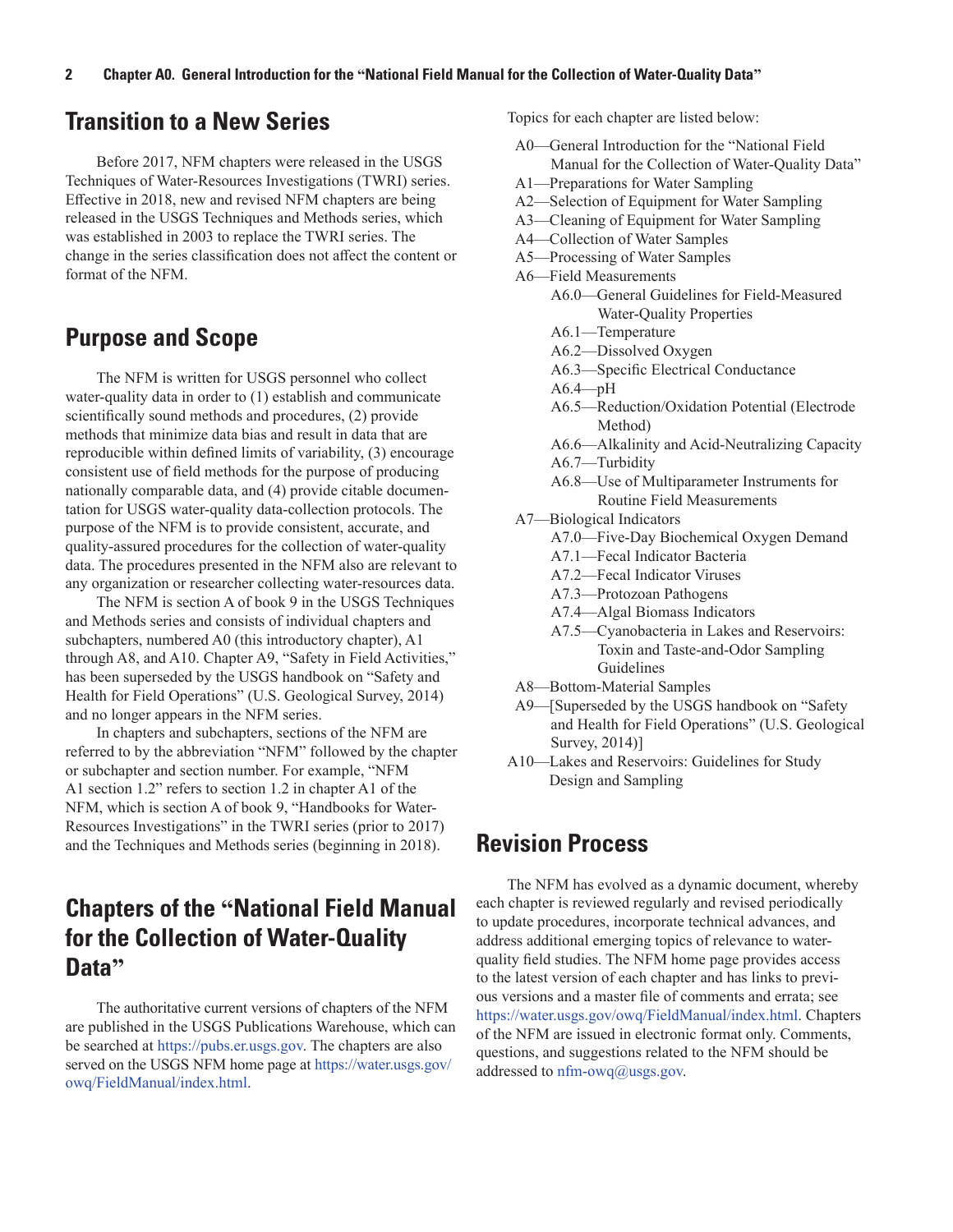#### <span id="page-8-0"></span>**Acknowledgments**

The information provided in the NFM is based on existing manuals, various reference documents, and a broad spectrum of research and expertise provided by USGS colleagues.

In 1991, D.A. Rickert and T.L. Miller of the USGS Office of Water Quality spearheaded the project to develop a waterquality field manual for the USGS. Franceska D. Wilde was appointed to lead and manage the NFM project; she assembled the following team of USGS scientists and professional field technicians to review the status of existing USGS surfacewater and groundwater sampling and data-collection methods: R.W. Boulger, Jr., R.C. Bubeck, K.K. Fitzgerald, Jacob Gibs, R.T. Iwatsubo, M.T. Koterba, W.W. Lapham, D.B. Radtke, and W.E. Webb. Their work fostered a process of communication and collaboration among national research and field scientists, project and program leaders, professional field technicians, and scientists of the USGS National Water-Quality Laboratory and National Research Program.

The information that provided the scientific foundation of early drafts of the NFM was found in existing but mostly unpublished manuals, numerous reference documents, and internal technical memorandums that reflected the scientific research and published or unpublished writings of the following authors: R.C. Averett, W.L. Bradford, O.P. Bricker, H.D. Claassen, M.E. Dorsey, T.K. Edwards, W.B. Garrett, W.J. Gibbons, C.A. Harr, R.T. Iwatsubo, R.T. Kirkland, L.R. Kister, J.R. Knapton, C.E. Lamb, R.F. Middelburg, Jr., J. Rawson, L.R. Shelton, M.A. Sylvester, H.E. Taylor, J.R. Ward, F.C. Wells, and other personnel of the former USGS Office of Water Data Coordination.

Contributions from a broad spectrum of water-chemistry, water-quality, and field-operations professionals, in both the inception and ongoing development of the NFM, were instrumental in ensuring the NFM's accuracy and relevance to technical advances and environmental conditions and concerns. Additionally, the following individuals are gratefully acknowledged for their role as authors or key content advisors of the NFM chapters:

| B.A. Bernard         | E.T. Furlong    |
|----------------------|-----------------|
| R.W. Boulger, Jr.    | Jacob Gibs      |
| R.C. Bubeck          | H.A. Heckathorn |
| Eurybiades Busenberg | A.J. Horowitz   |
| Gerolamo Casile      | R.T. Iwatsubo   |
| J.V. Davis           | B.F. Jones      |
| C.R. Demas           | V.C. Kennedy    |
| M.E. Dorsey          | M.T. Koterba    |
| S.S. Embrey          | K. Kurklin      |
| R.G. Fay             | S.L. Lane       |
| K.K. Fitzgerald      | W.W. Lapham     |
| Sarah Flanagan       | G.E. Mallard    |
| W.T. Foreman         | M.A. Manning    |
|                      |                 |

| R.B. McCleskey      | G.F. Ritz          |
|---------------------|--------------------|
| S.W. McKenzie       | S.A. Rounds        |
| C.V. Miller         | M.W. Sandstrom     |
| D.N. Myers          | T.L. Schertz       |
| D.K. Nordstrom      | L.R. Shelton       |
| C.J. Oblinger       | S.C. Skrobialowski |
| <b>Timothy Oden</b> | M.A. Sylvester     |
| L.D. Olsen          | D.Y. Tai           |
| D.K. Parkhurst      | D.C. Thorstenson   |
| K.A. Pearsal        | R.J. Wagner        |
| L.N. Plummer        | W.E. Webb          |
| T.J. Popowski       | A.F. White         |
| D.B. Radtke         | F.D. Wilde         |
| F.A. Rinella        | W.W. Wood          |
| J.R. Rinella        |                    |

An additional note of thanks is extended to those professionals who have provided their editorial and production support. The individuals listed below contributed to the accuracy, quality, and usability of the NFM and demonstrated much patience as we developed new formats to accommodate the NFM in the Techniques and Method series:

| D.A. Aronson | C.T. Mendelsohn     |
|--------------|---------------------|
| M.A Billone  | <b>B.B.</b> Palcsak |
| M.E. Brigham | L.S. Rogers         |
| I.M. Collies | K.S. Schindler      |
| S.C. Cooper  | D.L. Simmons        |
| C.M. Eberle  | A.E. Timms          |
| E.A. Enright | L.J. Ulibarri       |
| E.E. Good    | A.M. Weaver         |
| C.Y. Knutson | C.A. Zenone         |

For this new chapter A0 of the NFM, the following contributions by USGS colleagues are gratefully acknowledged: thoughtful technical reviews by Callie Oblinger and Lisa Olsen and excellent editorial and production support from Marilyn Billone, Sandy Cooper, Elizabeth Good, Cathy Knutson, and Kate Schindler.

Special thanks are extended to Franceska Wilde, who led the effort for the NFM from its inception until her retirement in 2014, to the NFM Steering Committee (Gerolamo Casile, Michael Manning, Cherie Miller, Callie Oblinger, Lisa Olsen, Michael Rosen, and Stanley Skrobialowski), to Cherie Miller, who led the effort from 2016 to 2018, and to Gerolamo Casile, who has picked up the lead from 2018 to the present.